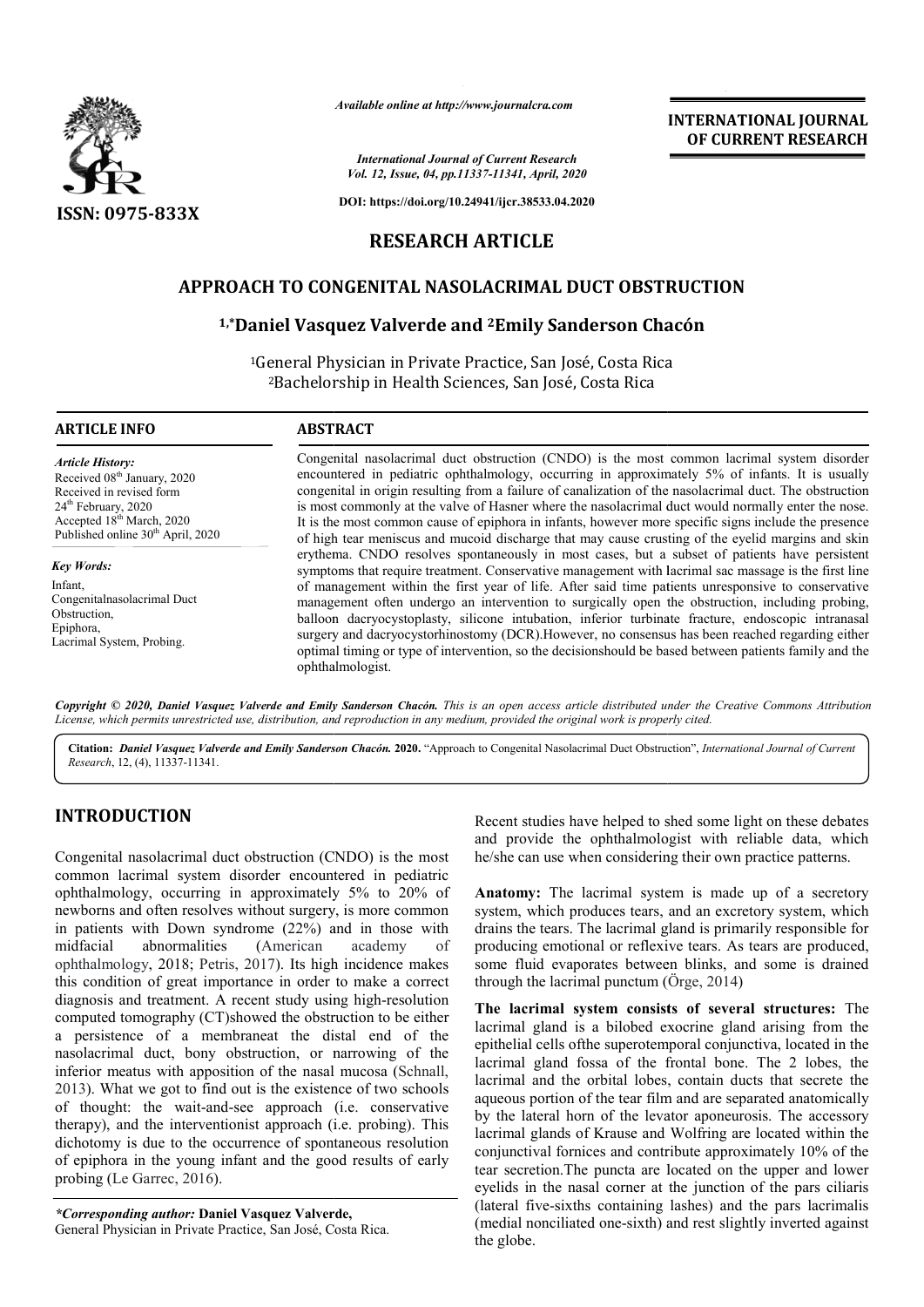The puncta serve as the exit point for tears from the conjunctival sac. The ampulla extends vertically from each puncta about 2 mm and the canaliculi run medially about 90° from each ampulla approximately 8 mm and meet to form the common canaliculus, which opens into the lacrimal sac. The valve of Rosenmuller, which is a mucosal flap separating the common canaliculus from the lacrimal sac, prevents tear reflux back into the canaliculi (Örge, 2014; Olitsky, 2014). The nasolacrimal duct empties into the inferior nasal meatus, with proper directional flow facilitated by the valve of Hasner, a mucosal flap separating the nasolacrimal duct from the nasal cavity.

**Epidemiology:** Approximately 6% of all children will demonstrate signs and symptoms of nasolacrimal duct obstruction at the time of birth or shortly thereafter. Historically the natural history of CNDO has been somewhat unclear due to a number of studies reporting various rates of spontaneous resolution among a small number of patients (Olitsky, 2014). Epidemiological studies report that the prevalence of CNDO ranges from 5% to 20% in the early phase of childhood. Mac Ewen *et al* found that in a cohort of 4792 infants in Britain, the prevalence of epiphora was approximately 20% in the first year of life, and almost 95% of this population showed symptoms at one month of age. The pathogenesis of CNDO lies in a mechanical obstruction located distally in the nasolacrimal duct (NLD) at the valve of Hasner, where this structure enters the nose (Vagge, 2018). In an observational study by Paul, the rate of resolution of CNDO with medical management by 1 year of age was 80% at 3 months old, 70% at 6 months old, and 52% at 9 months of age. Dacryocele is an uncommon manifestation of CNDO in neonates occurring in approximately 1 in 3900 live births (3).

Canalization of the nasolacrimal duct is typically complete at birth, full excretory function of the lacrimal glands does not occur until approximately 6 weeks after birth. Therefore, many newborns can be observed crying without tearing (Örge, 2014). Moreover, the higher prevalence of CNDO reported in premature infants compared with ones at full-term suggests the importance of the physiological development of the nasolacrimal drainage system during intrauterine life, in order to ensure the patency of the NLD.

More recently, a higher prevalence of anisometropic amblyopia has been demonstrated in children with CNDO (10– 12%); thus in these patients, a complete eye examination, including cycloplegic refraction, should be performed with a follow-up period of at least 3–4 years (Vagge, 2018). There were nearly equal numbers of boys and girls, and 13.1% of the patients were born prematurely. The median age at diagnosis for the 305 consecutive patients was 12.3 months (range, 0.8- 57.7 months). The laterality of symptoms at initial presentation was essentially one-third each for bilateral, right, and left eye involvement. Positive symptoms of CNDO included epiphora in 91.1% of patients and discharge in 56.1%. The median spherical equivalent refractive error was 1.8 (range, −6.9 to 9.3) for all the patients. Two hundred two patients (66.2%) underwent surgical intervention for their symptoms (Piotrowski, 2010).

**Clinical Features:** The most common cause is incomplete canalization at the caudal end of the nasolacrimal duct, leaving an imperforate membrane at the valve of Hasner (Vagge *et al* ., 2018). The out pouching represents the distention of the lacrimal sac and duct caused by an obstruction at both the valve of Hasner and the common canaliculus or valve of

| Table 1. Initial Historical and Clinical Characteristics of 305 |  |  |
|-----------------------------------------------------------------|--|--|
| consecutive children with CNDO (8)                              |  |  |

| Characteristic                                       | Value                        |
|------------------------------------------------------|------------------------------|
| Male sex, No. $(\% )$                                | 145 (47.5)                   |
| Premature births $(\leq 37 \text{ wk})$ , No. $(\%)$ | 40(13.1)                     |
| Age at CNDO diagnosis, median (range), mo            | $12.3(0.8-57.7)$             |
| Laterality of CNDO diagnosis, No. (%)                |                              |
| a)Both eyes                                          | 100(32.8)                    |
| b)Right eye                                          | 94 (30.8)                    |
| c)Left eye                                           | 111 (36.4)                   |
| Symptoms at CNDO diagnosis, No. (%)                  |                              |
| a)Epiphora                                           | 278 (91.1)                   |
| b)Discharge                                          | 171 (56.1)                   |
| Spherical equivalent, median (range)                 | 1.8 $(-6.9 \text{ to } 9.3)$ |

**Table 2. Differential diagnosis of Congenital Nasolacrimal Duct Obstruction (1)**

| Condition                    | <b>Clinical Features</b>                      |
|------------------------------|-----------------------------------------------|
| Congenital Nasolacrimal Duct | Increased tear meniscus, reflux of tears      |
| Obstruction                  |                                               |
| Dacryocystocele              | Bluish swelling overlying the lacrimal<br>sac |
| Glaucoma                     |                                               |
|                              | Photophobia, increased IOP                    |
| Uveitis                      | Pain, Ciliary Injection, photophobia          |
| Conjunctivitis               | Purulent/Watery discharge, respiratory        |
| •Viral/Bacterial/Allergic    | symptoms, allergic stigmata                   |
| Ophthalmia neonatorum        | Infants younger than one month                |
| Corneal abnormalities        | History of trauma, erythema,                  |
|                              | photophobia                                   |
| Conjunctivital foreign body  | Foreign body viewed with slit lamp            |
| Epiblepharon with trichiasis | Ingrown eyelashes on extra fold of skin       |

**Table 3. Success rate of conservative treatment during the first 12 months of life (11)**

| Patient age | Kakizaki H (2008) | <b>PEDIG (2012)</b> |
|-------------|-------------------|---------------------|
| 1 month     | 82.9%             |                     |
| 2 months    | 82.4%             |                     |
| 3 months    | 80%               |                     |
| 4 months    | 79.3%             |                     |
| 5 months    | 76%               |                     |
| 6 months    | 68.4%             |                     |
| 7 months    | 66.7%             | 69%                 |
| 8 months    | 64.7%             | 68%                 |
| 9 months    | 57.1%             | 55%                 |
| 10 months   | 33.3%             | 67%                 |
| 11 months   | 14.2%             |                     |

Rosenmuller (Örge, 2014). Clinical manifestations of CNDO include persistent epiphora, increased tear lake, and recurrent mucopurulent discharge**.** Distal obstruction at the Hasner valve is more likely to cause a mucopurulent discharge, whereas, when obstruction is near the nasolacrimal sac,valve of Rosenmueller, it is more frequently related to a watery discharge. While usually unilateral, CNDO occurs bilaterally in 20% of cases (Vagge, 2018). Nasolacrimal duct obstruction will result in overflow of the tears with mattering of the lashes. Overgrowth of bacteria in the obstructed nasolacrimal duct will produce crusting on the lashes and may cause excoriation of the skin along the lid margin. The infection is in the nasolacrimal drainage system and therefore there is usually no associated conjunctival injection (Olitsky, 2014). Occasionally, bacterial overgrowth will overflow into the eye and produce conjunctivitis, which may recur after treatment (Vagge, 2018). Chronic epiphora tends to cause the lashes to be singed down to the lower lid skin, and there may be skin changes, mainly in the lateral border of the lower lid because of the chronic irrigation and irritation in this region.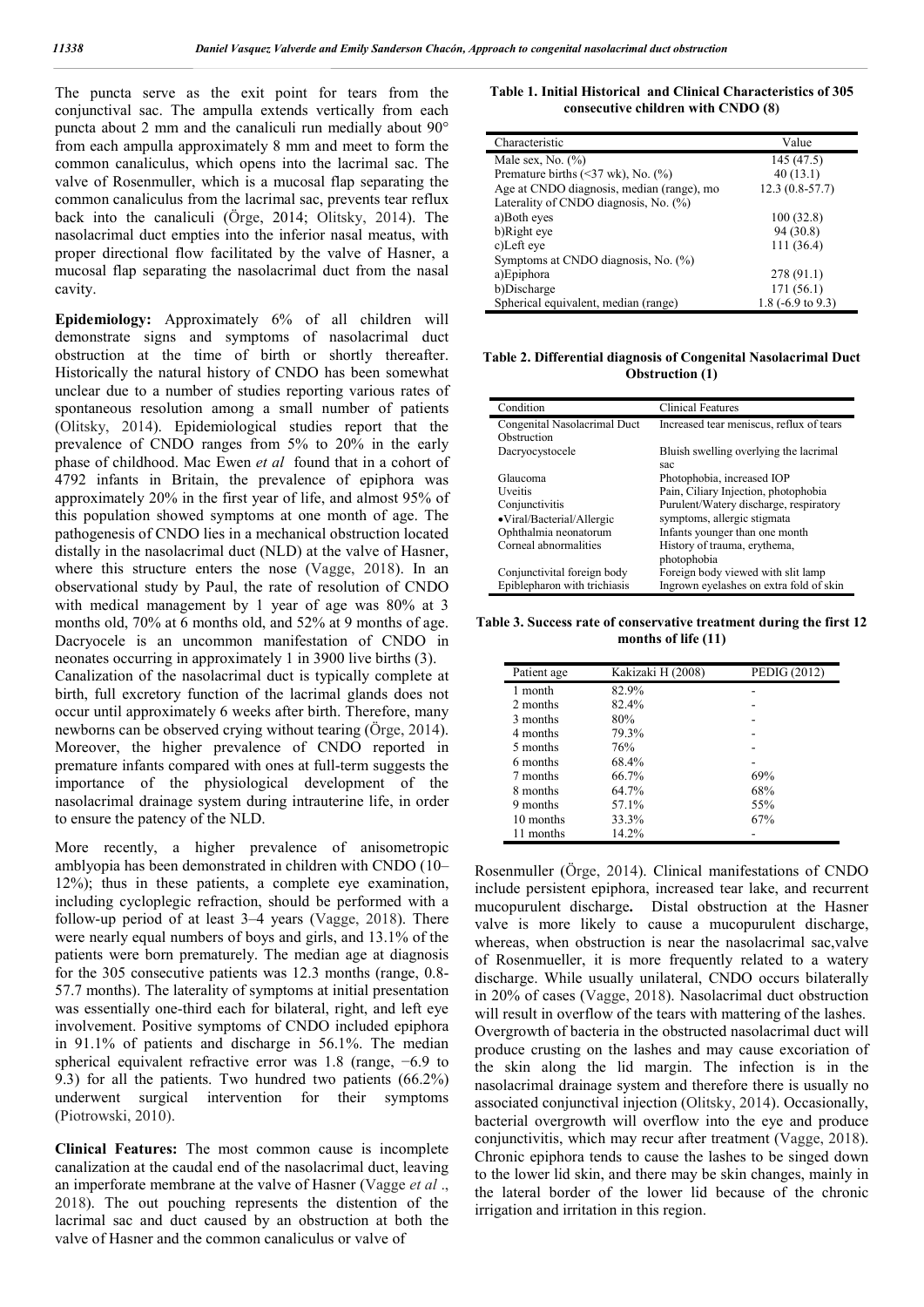There may be discomfort if the skin becomes red and chafed from chronic rubbing (Örge, 2014). Digital pressure over the nasolacrimal sac can often produce an increase in the mucopurulent discharge. Most parents will note that the tearing is worse in the cold, wind, or when the child has an upper respiratory infection. Unless there is a concurrent infection, the conjunctiva usually shows no sign of injection which helps to differentiate a nasolacrimal duct obstruction from a viral or bacterial conjunctivitis (Olitsky, 2014). Although the clinical picture may look similar to conjunctivitis, patients do not have any discomfort or light sensitivity, and the bulbar conjunctivastays white and quiet (Örge, 2014). These symptoms will usually begin within the first few months of life, a complete evaluation of the eyes by an ophthalmologist is crucial in cases of chronic tearing that presents at an unusual time, does not resolve as expected over time, or has any other associated findings such as conjunctival injection (5). Children with CNDO need to be followed until 3–4 years of age to ensure that anisometropic amblyopia does not develop**.** 

**Diagnosis:** Diagnosis is typically made by history and physical examination alone.Patients with CNDO show signs such as persistent epiphora with high tear meniscus, recurrent mucopurulent discharge and reflux of the lacrimal sac contents by pressure, making the diagnosis typically made by history and physical examination alone. In cases in which we still have the doubt of the diagnosis, because the symptoms are not so clear, we can use the fluorescein dye disappearance test (Takahashi *et al* ., 2010). The fluorescein dye disappearance test, is used to confirm the diagnosis with a sensitivity of 90% and a specificity of 100%(10). The test is performed placing a drop of sterile 2% fluorescein solution or a moistened fluorescein strip, the examiner instills fluorescein into the conjunctival fornices of each eye and then observes the tear film with the cobalt blue fiter of the slit lamp. Persistence of significant dye and, particularly, asymmetric clearance of the dye from the tear meniscus over a 5-minute period indicate an obstruction (1). Although most cases of CNDO can be diagnosed without imaging studies, some require diagnostic imaging for further management. Conditions such as craniofacial malformations or Down's syndrome are associated with a high prevalence of CNDO. In these subgroups, the bony obstruction at the nasolacrimal duct can be confirmed with computed tomography (Takahashiv *et al* ., 2010)

**Differential Diagnosis:** Excessive tearing due to CNDO must be differentiated from epiphora due to infantile glaucoma, which has additional features, including photophobia, blepharospasm, ocular hypertension, corneal clouding with or without enlargement, and breaks in Descemet membrane. Besides infantile glaucoma, the differential diagnosis of CNDO includes conjunctivitis, uveitis, ophthalmia neonatorum, corneal abnormalities, epiblepharon with irritation due to trichiasis (American academy of ophthalmology, 2018). It is also important to rule out conditions such as encephalocele or meningocele, because these may appear as a bulge in the inner canthal area, but unlike the dacryocystocele, which is always located under the medial canthal tendon, these conditions are found to involve the area above the medial canthal tendon (Örge, 2014).

**Management:** In the management of CNDO, very complex and noninvasive treatment options can be used: conservative treatment, probing, irrigation, silicon tube intubation, inferior turbinate fracture, balloon dacryocystoplasty, endoscopic

intranasal surgery, or dacryocystorhinostomy. It is important that the technique we choose to be in correlation with the etiology of the disease and the complexity of the case (Avram, 2017). Probing may serve to resolve the symptoms by opening the membranous obstruction; however, it may not be successful if the obstruction is due to a bony protrusion of the inferior turbinate into the nasolacrimal duct or when the duct is edematous due to infection such as dacryocystitis (Petris, 2017).

**Non-surgical management:** Lacrimal saccompression and massage is an essential part of conservative management, rigorous hygiene of the eyelids and, if there is any purulent discharge, antibiotic eye drops. It is generally recommended up to the age of 12 months and then, depending on the severity of the symptoms, other therapeutic options can be discussed. However Recently, Kaplan–Meier analysis was utilized in a large series of infants with CNDO and demonstrated that spontaneous resolution plateaued after 9 months. This observation and a step down in success rate of initial probing after 15 months led them to suggest probing between age 9 and 15 months. We have observed that most parents were taught to massage the bone (nasal bone or frontal process of maxillary bone) rather than lacrimal sac. Thus, the proper way of performing massage on the lacrimal sac must be taught at the commencement of conservative management (Avram, 2017; Kashkouli, 2019). Massaging the nasolacrimal sac in a downward fashion will produce hydrostatic pressure which may rupture the membranous obstruction at the valve of Hasner. Downward message of the nasolacrimal sac is more effective than simple massage and no massage (Schnall, 2013)

**Surgical management:** Probing: The most common invasive approach treating CNDO. There are several probing techniques, endoscopic assisted probing allows a direct visualization of the nasolacrimal duct and avoids the formation of false routes, its efficiency varying between 92.3% and 100% (Avram, 2017). The right moment of probing remains controversial, the main problem being the possibility of spontaneous resolution during the first 12 months of life. Vagge *et al* ., 2018; Avram, 2017). Early probing, 6 – 9 months of age, allows the procedure to be done in the office, avoiding a general anesthetic, and decreases the duration of the symptoms. Late probing, beyond 1 year of age, allows a greater chance for spontaneous resolution with fewer children being probed in a surgical facility with a general anesthetic (Schnall, 2013). According to the Clinical Outcomes of Initial and Repeated Nasolacrimal Duct Office-Based Probing for Congenital Nasolacrimal Duct Obstruction study, the success rate of the initial probing was 80% (196 of 244 patients) among all subjects, 82% (111 of 136 patients) in the 6 to 12 month age group, 79% (64 of 81 patients) in the 13 to 18 months age group, and 78% (21 of 27 patients) in subjects greater than 19 months of age (Cha *et al* ., 2010). There are various treatment options for CNDO if an initial probing fails. These include further observation, inferior turbinate fracture, repeated probing, balloon catheter dilation, silicone tube intubation and dacryocystorhinostomy (DCR). Further Observation: Spontaneous resolution post-intervention has been reported to occur at 33– 70 months. The mechanism of resolution was thought to depend on the continuing maturation of the lacrimal drainage system as part of the development of the facial structure (Takahashi, 2010). Inferior turbinate fracture: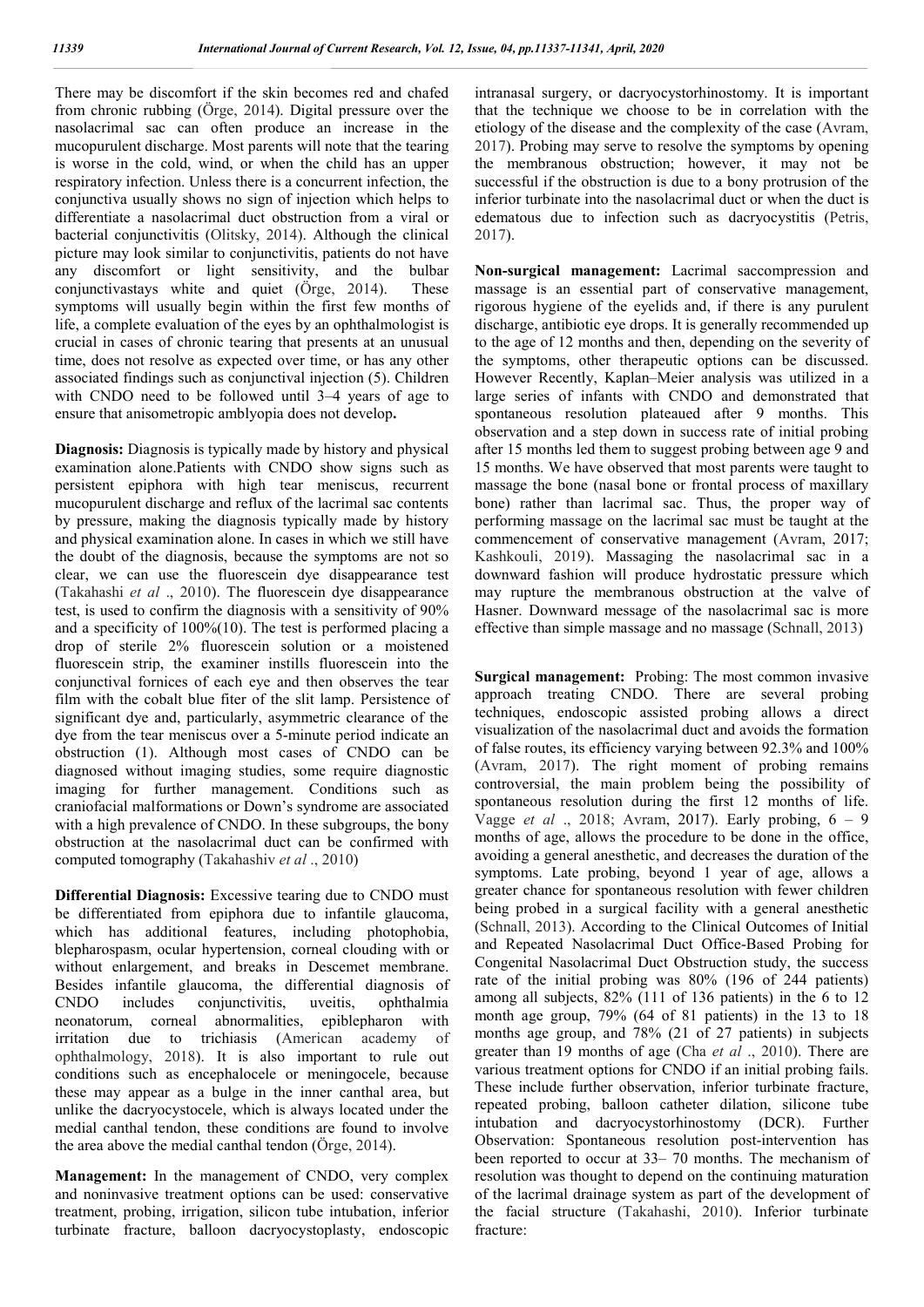The use of inferior turbinate fracture usually associated with probing is recommended when there is a narrow space around the nasolacrimal duct ostium. This technique has a controversial efficiency (Avram, 2017). The success rate of inferior turbinate fracture alone is 83%, although a combination of probing with intubation results in good cure rates of 88–100%, however the success rate for a combination of inferior turbinate fracture and probing was no different to that for simple probing (Takahashi, 2010). Repeated probing: In about 20% of cases there are persistent symptoms of CNDO following probing. Probing can be repeated at 1 month after the last attempt, this is a successful treatment for persistent CNDO after a failed probing in about 56% of patients (Takahashi *et al* ., 2010). Balloon catheter dilation: Balloon catheter dilation is a relatively new procedure that has come to be regarded as a viable surgical alternative to intubation. This is performed by inserting a guide wire with a deflated balloon attached through the punctum in the nasolacrimal duct.

The balloon is gently inflated with liquid and the pressure created opens up and expands the blocked duct. The balloon is deflated and removed (9,11). Primary balloon catheter dilation showed slightly less success rates of  $86\%$  at ages  $12 - 24$ months and 75% at 24 – 48 months (Kashkouli, 2019). Balloon catheter dilation is equal to probing alone in children with simple obstruction, but is probably better than probing alone in children with stenotic obstruction (Chen, 2005). Silicone tube intubation: Lacrimal pathways prosthesis with silicone tubes is indicated in ineffective conservative treatment, failed probing, or presence of strictures. According to various authors, the success rate is between 62% and 100% (11). If decided to use it as your primary surgical method after ineffective conservative treatment, primary intubation was successful in 92% at ages  $12 - 24$  months and 84% at  $24 - 45$ months (Kashkouli *et al* ., 2019). Dacryocystorhinostomy (DCR): It involves creating an anastomosis between the lacrimal sac and the nasal mucosa by means of a localized bone resection of the nose wing. It represents the last resort when other therapeutic methods have failed, dacryocystitis or dacryocystocele. There are two types of DCR, external and internal (endonasal/ endoscopic). The success rate of the two surgical approaches in children is relatively the same. DCR has high success rates of 88– 96% for external DCR and 82–92% for endoscopic DCR (Takahashi *et al* ., 2010; Avram, 2017).

**Complications:** Congenital Dacryocystoceles are a relatively rare variant of CNDO, accounting for only 0.1% of infants with CNDO, so an awareness of this condition and its potential complications is important. Dacryocystoceles occur when the mesoderm fails to canalize distally, and along with the distal obstruction there is a functional or mechanical proximal obstruction. It presents with abluish, cystic, firm mass below the medial canthus (the angle formed by the union of the upper and lower eyelids medially) presenting shortly after birth is the classic presentation for a dacryocystocele. Conservative management of dacryocystoceles includes the use of gentle pressure over the lacrimal sac, which can facilitate decompression and drainage of the contents into the nose. Antibiotic drops may also be used prophylacically before infection occurs. The resolution rate after a short course of topical antibiotics, warm compresses, and massage has been reported to be 76%.However, dacryocystitis can develop within a few days or weeks and requires intravenous antibiotics to prevent life-threatening sepsis.

Referral in the early neonatal period can aid in timely intervention before complicationsoccurs (Wong *et al* ., 2008).

### **Conclusion**

The management of CNDO has always been a matter of debate, especially if we talk about the timing and type of surgery to be used. What everyone seems to agree on is a nonsurgical management in the first year of life with lacrimal sac compressions and massage. After this time frame, CNDO must be treated according to the severity of the symptoms and not necessarily the age of the patient, this will allow us to have an appropriate approach and choose the most optimal treatment for the patient.

**Conflict of interest:** The authors declare that there is no conflict of interest.

### **Glossary of Abbreviations**

CNDO: Congenital Nasolacrimal Duct Obstruction

NLD: Nasolacrimal duct

DCR: Dacryocystorhinostomy

CT: Computed tomography

### **REFERENCES**

- American academy of ophthalmology, A.A.O. BCSC, Section 06 "Pediatric Ophthalmology and Strabismus". San Francisco, California: ; 2018-2019.
- Avram E. Insights in the treatment of congenital nasolacrimal duct obstruction. *Rom J Ophthalmol*. 2017;61(2):101– 106. doi:10.22336/rjo.2017.19
- Cha DS, Lee H, Park MS, Lee JM, Baek SH. Clinical outcomes of initial and repeated nasolacrimal duct officebased probing for congenital nasolacrimal duct obstruction. *Korean J Ophthalmol*. 2010;24(5):261–266. doi:10.3341/kjo.2010.24.5.261
- Chen PL, Hsiao CH. Balloon dacryocystoplasty as the primary treatment in older children with congenital nasolacrimal duct obstruction. *J AAPOS*. 2005;9(6):546–549. doi:10.1016/j.jaapos.2005.08.002
- Kashkouli MB, Karimi N, Khademi B. Surgical management of congenital nasolacrimal duct obstruction; one procedure for all versus all procedures for one. *Curr Opin Ophthalmol*. 2019;30(5):364–371. doi:10.1097/ICU.0000000000000584
- Le Garrec J, Abadie-Koebele C, Parienti JJ, Molgat Y, Degoumois A, Mouriaux F. Nasolacrimal duct office probing in children under the age of 12 months: Cure rate and cost evaluation. *J Fr Ophtalmol*. 2016;39(2):171– 177. doi:10.1016/j.jfo.2015.06.009
- Lin AE, Chang YC, Lin MY, Tam KW, Shen YD. Comparison of treatment for congenital nasolacrimal duct obstruction: a systematic review and meta-analysis. *Can J Ophthalmol*. 2016;51(1):34–40. doi:10.1016/j.jcjo.2015.10.002
- Olitsky SE. Update on congenital nasolacrimal duct obstruction. *Int Ophthalmol Clin*. 2014;54(3):1–7. doi:10.1097/IIO.0000000000000030
- Örge FH, Boente CS. The lacrimal system. *Pediatr Clin North Am*. 2014;61(3):529–539. doi:10.1016/j.pcl.2014.03.002
- Pediatric Eye Disease Investigator Group, Repka MX, Chandler DL, Bremer DL, Collins ML, Lee DH. Repeat probing for treatment of persistent nasolacrimal duct